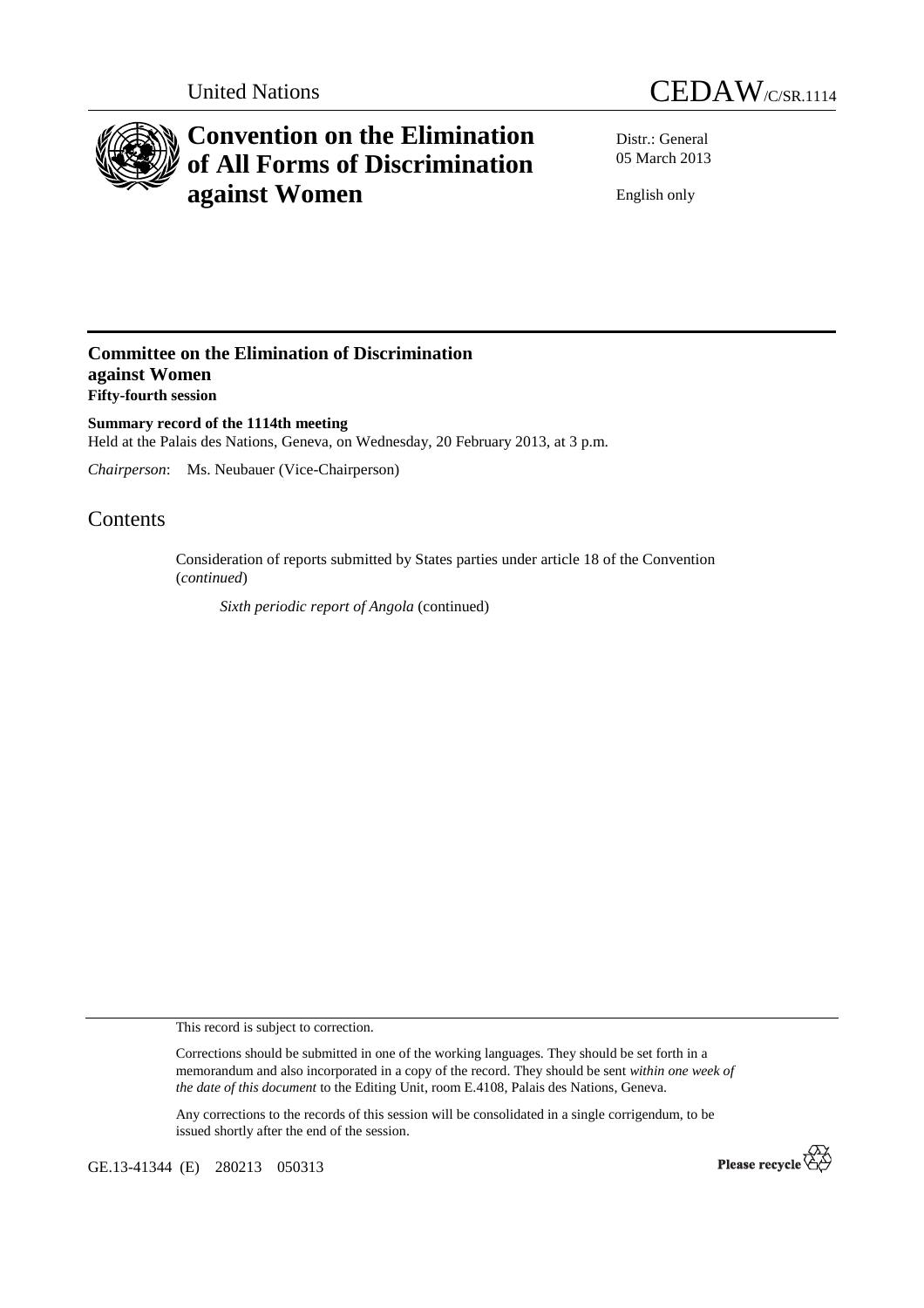*The meeting was called to order at 3.05 p.m.* 

## **Consideration of reports submitted by States parties under article 18 of the Convention** (*continued*)

*Sixth periodic report of Angola* (continued) (CEDAW/C/AGO/6; CEDAW/C/AGO/Q/6 and Add.1)

1. *At the invitation of the Chairperson, the delegation of Angola took places at the Committee table.* 

#### *Articles 7 to 9*

2. **Ms. Bareiro-Bobadilla** asked whether "zebra" lists, or party lists in which every other candidate was a woman, were expressly required by law and whether an enforcement mechanism was in place to ensure that political parties complied with any legal requirements governing the placement of women on candidate lists.

3. **Ms. Manuela** (Angola) said that a law governing the activities of political parties prescribed sanctions in the event of non-compliance with its provisions. She would research the matter and inform the Committee in due course as to whether any political parties had been sanctioned for failure to respect gender quotas and, if so, which ones.

#### *Articles 10 to 14*

4. **Ms. Bailey** said that, in spite of a significant increase in the proportion of the national budget allocated to education, girls still lagged behind boys in school attendance and literacy rates, with the lowest rates reported for girls in rural areas. For that reason, the Committee's previous concluding comments had highlighted the importance of ensuring the equal access of girls and women to education in both urban and rural areas, including through temporary special measures. She would be interested to know what factors contributed to the creation of obstacles to girls' education and what measures were being taken to address them. She asked what projects were under way to rehabilitate schools or build new ones, particularly in rural communities; whether such educational infrastructure projects ranked high on the national agenda; and whether the projects included plans for basic amenities that accommodated the needs of adolescent girls.

5. Priority should be given to reducing the distance between home and school, most urgently in the case of adolescent girls, who were exposed to the risk of sexual violence as they travelled to and from school. She asked whether protocols were implemented in schools to prevent violence against and sexual harassment of girls by teachers and students, especially in secondary schools, and to ensure that perpetrators were prosecuted and adequate sanctions were imposed.

6. She was concerned at the alarming rate of teenage pregnancy, which, together with early marriage, was a contributing factor to low school attendance by girls, particularly at the secondary level. She asked whether there was a policy that enabled girls to return to school after pregnancy and childbirth, and how effective it was. If there was no policy, was one under consideration? Finally, she wished to know whether sexual and reproductive health education was offered at all levels of the education system, using the relevant ageappropriate approach.

7. **Ms. Patten** said that she wished to commend the State party for having ratified all eight of the International Labour Organization (ILO) core conventions on fundamental human rights. She was concerned, however, that young women in Angola entered the labour market with limited skills and few opportunities as a result of gender disparities in education. She asked what was being done to ensure women's equal access to effective job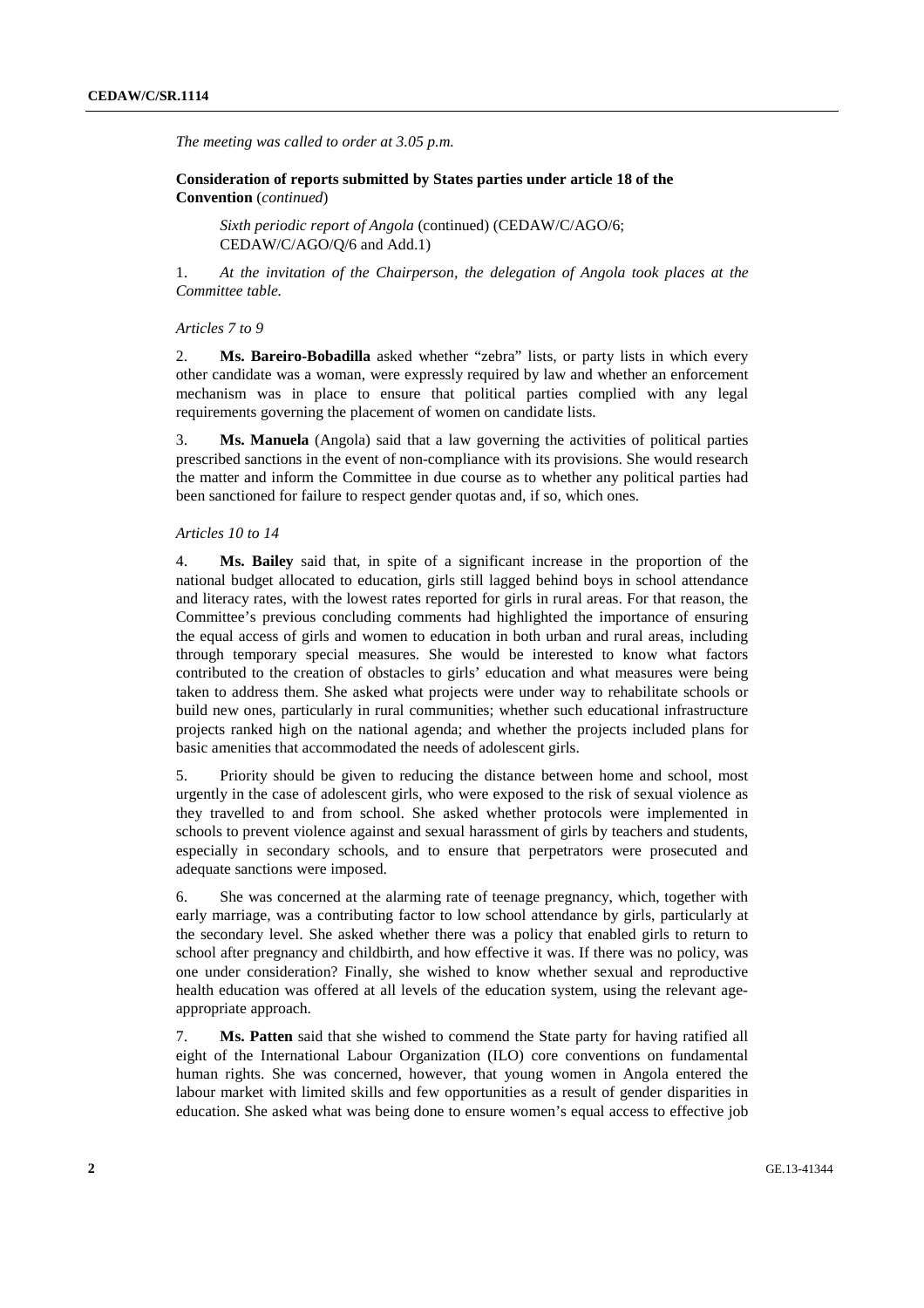training, counselling and placement services that did not limit them to traditional employment areas. Given that Angola had intensified the exploitation of its rich natural resources, she wished to know whether action had been taken to eliminate occupational segregation and to promote the equal participation of women in highly skilled jobs and senior management positions in the oil and gas industries, for example.

8. With regard to protective measures that prevented women from performing certain types of work by law, she asked how regularly the list of prohibited jobs was reviewed and whether the measures were limited strictly to maternity protection. She recalled that protective measures for women that were based on stereotypical perceptions of their abilities and role in society violated the principle of equality of opportunity and treatment.

9. She wished to know how the Government monitored pay equity, especially in the private sector, and what mechanism it had set up for the settlement of cases relating to wage discrimination. How did the Government ensure that minimum wage rates established for female-dominated occupations were not set below the level of those for male-dominated occupations involving work of equal value? Owing to a lack of bargaining power resulting from gender inequality, many women were forced to accept low pay and poor working conditions. She requested information on how labour laws were enforced, particularly in the private sector, and the extent to which labour inspectors monitored and reported cases of non-compliance with labour standards that affected women in the workplace.

10. Women accounted for a large percentage of persons working in the informal sector and made up some two thirds of the active agricultural workforce. However, the absence of regulation regarding social protection for workers in the informal sector, which affected domestic workers and street vendors in particular, prevented their access to retirement, oldage and accidental disability benefits. What measures were in effect or were envisaged to correct that situation?

11. **Ms. Zou** Xiaoqiao said that she was gratified that the overall maternal mortality rate in Angola had been reduced in the period 2005–2010. Nevertheless, the rates of both maternal and infant mortality remained high, especially in rural areas. She asked whether an action plan accompanied by time-bound targets had been implemented in order to further reduce those rates. Had the Government earmarked funds for maternal and child health or implemented a safe motherhood programme for women in rural areas? What steps had the Government taken to improve women's access to basic health-care services and to ensure that health-care facilities were adequately equipped and staffed by trained personnel?

12. She was concerned that the strict prohibition of abortion, except in a few specific circumstances, might lead to an increase in unsafe abortions. Did the Government have any statistics on abortion, especially illegal abortion? What was the status of the draft criminal code amending the previous Code?

13. **Ms. Pimentel** said that separate budget funds should be set aside to address the continuing poor state of women's health in Angola. Given the number of illegal and unsafe abortions, criminal penalties for abortion should be eliminated. Was it likely that the draft criminal code would result in the legalization of abortion? She asked whether sex education in Angola was presented strictly from a biological point of view or whether it was taught using a rights-based approach. Given the extreme poverty in which many women lived, the high fertility rate in Angola had the effect of undermining efforts to empower women. She requested information on the incidence and causes of obstetric fistula among young women in Angola and asked whether there was any connection between that condition and female genital mutilation.

14. **Ms. Gabr** said that it was essential for women to participate more fully in the development process. There were large numbers of women working in the informal and agricultural sectors, but they were often prevented by cultural attitudes from achieving their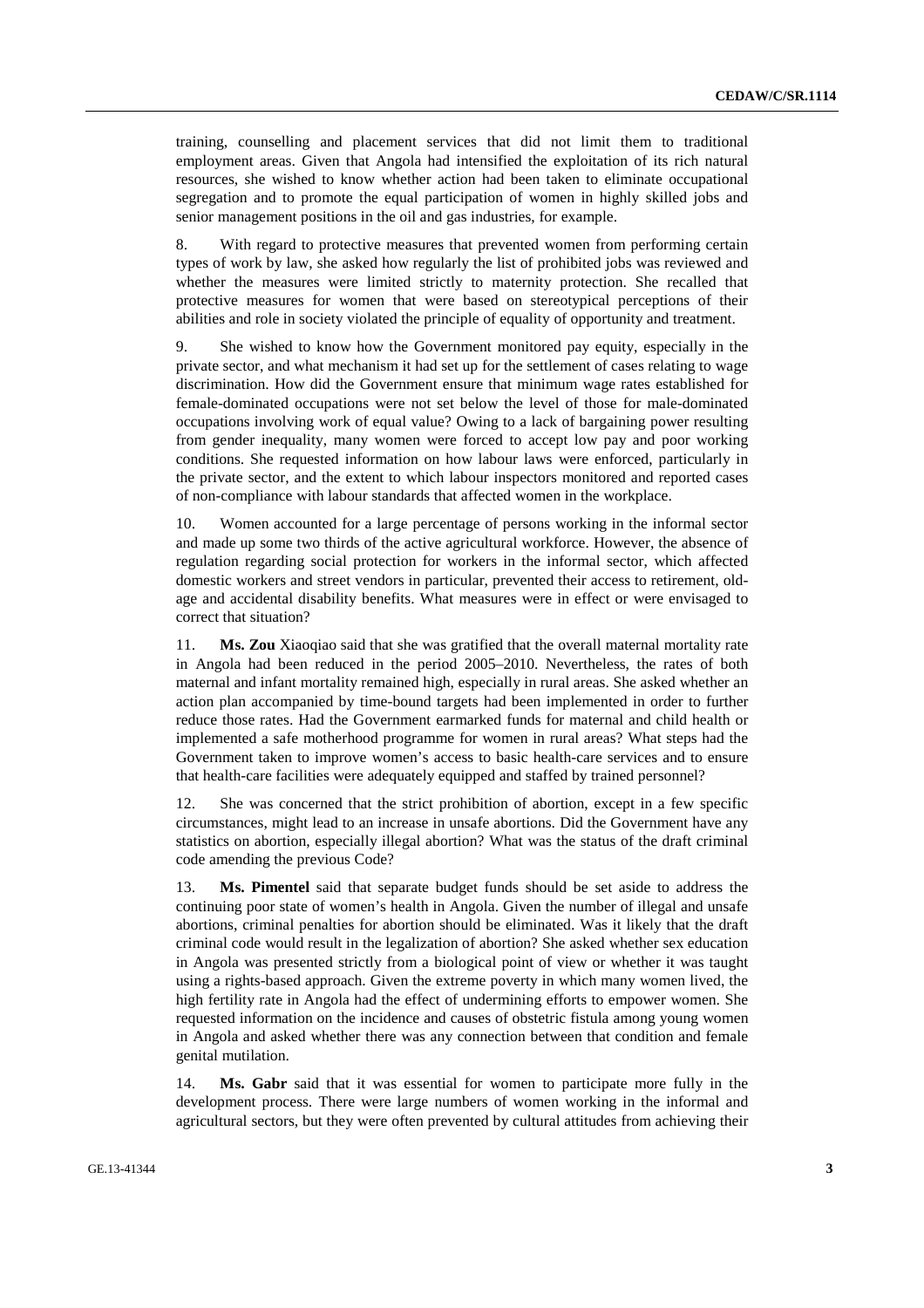full economic potential. She asked whether the Government was carrying out any programmes to promote women's entrepreneurship in farming and whether it was taking any action to break down social and cultural barriers to their enjoyment of the right to own property. She wished to know what measures were envisaged for reducing poverty among women and whether they included the implementation of social protection programmes.

15. **Ms. Pomeranzi** said that the economic empowerment of women in rural areas was a key means of fighting poverty. She wished to know whether an evaluation had been made of the microcredit schemes that had been introduced by the Government and how they related to agricultural programmes implemented by the Ministry of Agriculture and Rural Development. Was the Government carrying out programmes designed to empower women in rural areas, in particular by helping them to set up small cooperatives? Given the crucial role of women in ensuring food security, did such programmes provide access to water, land and other resources?

16. **Ms. Buta** (Angola) said that the Criminal Code prohibited abortion as part of an effort to protect and preserve human life during pregnancy. Exceptions were made when the mother's life was endangered or where there were strong reasons to believe that the child would be born with a severe disease or malformation.

17. **Ms. Manuela** (Angola) said that abortions were also allowed by law in the case of pregnancy resulting from rape; in such cases, women could choose whether or not to terminate the pregnancy.

18. The draft criminal code was currently under consideration by all relevant Government bodies and had been made available online. All parts of the code were being reviewed. The Government was conducting public consultations and would give serious consideration to all valid opinions. It should be borne in mind, however, that amending the Criminal Code was a long and difficult process because it affected many other areas of the Angolan legal system.

19. There were no legal obstacles to women's access to land ownership, but cultural obstacles persisted, such as a belief that all land belonged to either fathers or husbands. The Government was endeavouring to overcome those obstacles in rural areas by means of awareness-raising and education programmes. Part of the problem was the fact that women themselves did not assert their rights. The situation was gradually improving as more women gained access to education and became aware of their rights to own property, including land.

20. **Mr. Pimentel da Piedade** (Angola) said that the Ministry of Education had developed a number of initiatives aimed at improving the country's educational system, involving a variety of stakeholders and including in the school curricula such subjects as gender, family life, HIV/AIDS and the rights of the child. Access to education had significantly improved in the period covered by the report and policies were in place to prevent discrimination and harassment in schools. The Government school-building programme had reduced the number of pupils per classroom significantly, with more than 50,000 classrooms currently accommodating students in the country.

21. The Government had also introduced schemes to help women to integrate successfully into the labour market once they had completed their studies. A skills training programme had been developed to help young women school leavers, particularly orphans and victims of sexual violence, to find employment and support themselves.

22. **Mr. Marcolino Pombal** (Angola) said that the Government poverty reduction strategy placed a strong emphasis on developing the private sector and encouraging entrepreneurship, particularly in rural communities. Men and women had equal access to economic development projects, and all Government-sponsored small business and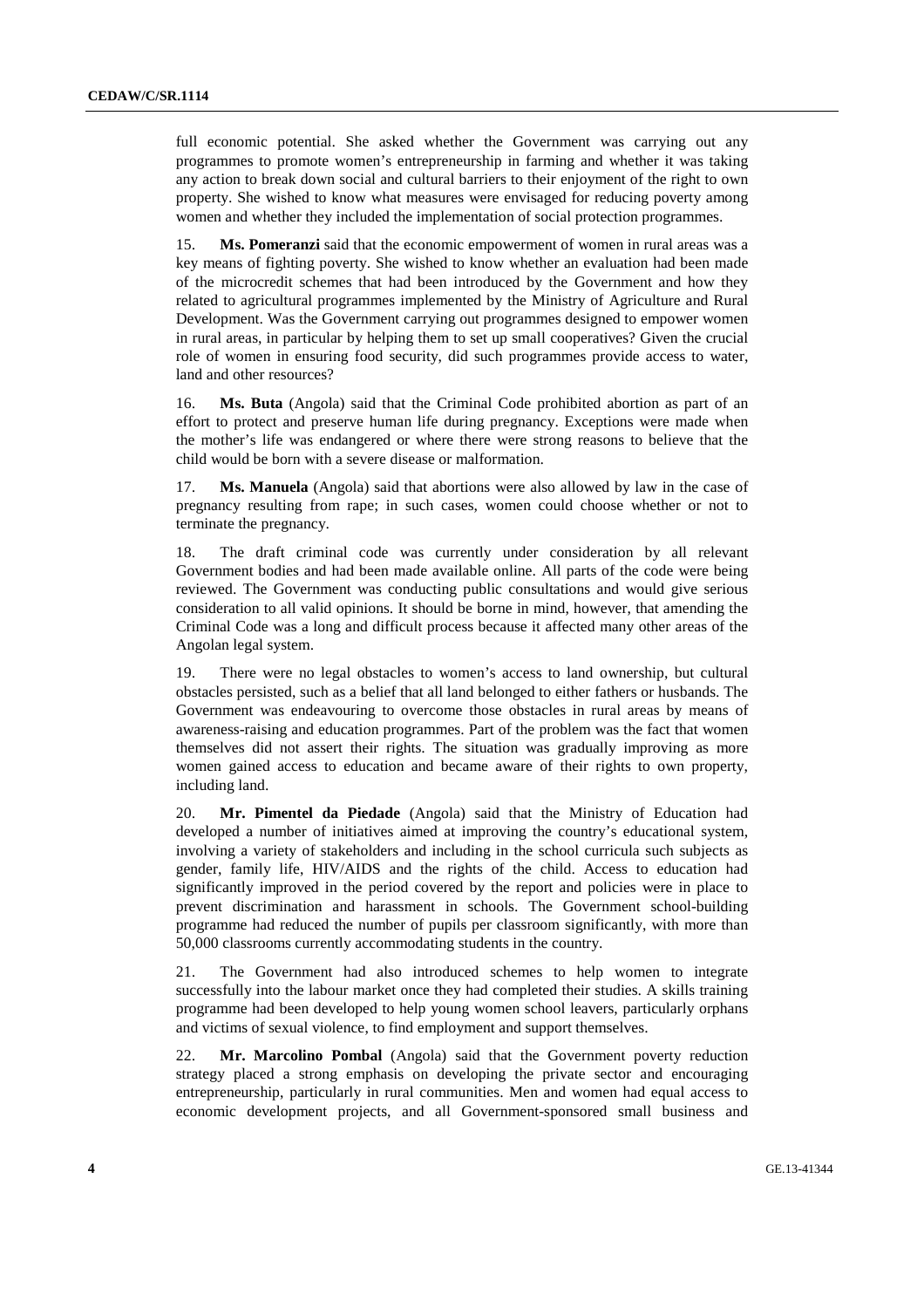microcredit programmes took a non-discriminatory approach. Nevertheless, women had proved on the whole to be more successful than men in developing small businesses under those programmes.

23. **Ms. Nacachenhe** (Angola) said that the Ministry of Public Administration, Work and Social Security had also implemented training and literacy programmes, in partnership with the Ministry of Education, to help to increase employment among rural women and girls. Awareness-raising programmes had been introduced to counter traditional gender stereotypes in the labour market, but the number of women working in certain sectors, such as the oil and gas industry, still remained low. However, the Government was in the process of collecting and analysing the relevant data in order to address the situation.

24. Although the General Labour Law explicitly prohibited gender-based pay discrimination, there had been isolated cases of women being paid much less than men, mostly in small private companies. However, the General Labour Inspectorate was responsible for identifying irregularities, such as violations of provisions on equal pay for equal work, and could apply sanctions in cases of discrimination. The national social security system had undergone a reform, including pensions, maternity leave and family subsidies, to address gender discrimination and increase the employment of women.

25. **Ms. da Silva Sacramento Neto** (Angola) said that despite recent improvements in basic health infrastructure, more community-based facilities were required to provide rural women with better access to health care. The Government had taken steps to train more doctors and health-care professionals, but there was still a shortage of qualified staff in some areas. The problem of the long distance to care and inadequate service had been compounded by harmful cultural practices. The Government had been seeking the advice of countries in the region on how to improve the health-care system in Angola and had employed doctors from abroad to fill gaps in the short term.

26. The proportion of women affected by female genital mutilation had decreased, but the issue remained a matter of concern. In partnership with other organizations, the Government had been striving to eradicate the practice.

27. Turning to the issue of access to education in rural areas, she said that it was sometimes a bigger problem for children in urban centres, as they did not have the support of a wider community network and were often left to fend for themselves while their parents worked. The Ministry of Agriculture together with the Ministry of Family and Promotion of Women had launched a housing project to develop rural areas, strengthen communities and improve working conditions.

28. The Government had taken several steps to improve girls' attendance at school. An awareness-raising initiative had been undertaken to address the cultural bias in favour of boys' education and against girls'; a campaign had been introduced to provide additional support to families so that girls did not take on a disproportionate amount of household chores alongside school work; and a free school meals programme had been introduced. The Government had also been working together with a women's group of trade unionists on legal measures to protect women workers, especially in the informal sector, covering issues such as unfair dismissal and excessive working hours.

29. **Ms. Pimentel** requested clarification on the grounds on which abortion was permitted under the law and whether there were plans to amend the law to broaden those grounds.

30. **Ms. Nwankwo**, commending the State party on its efforts to reduce maternal mortality, said that the Government had provided inconsistent national data on maternal and reproductive health. What did it plan to do to improve its collection, monitoring and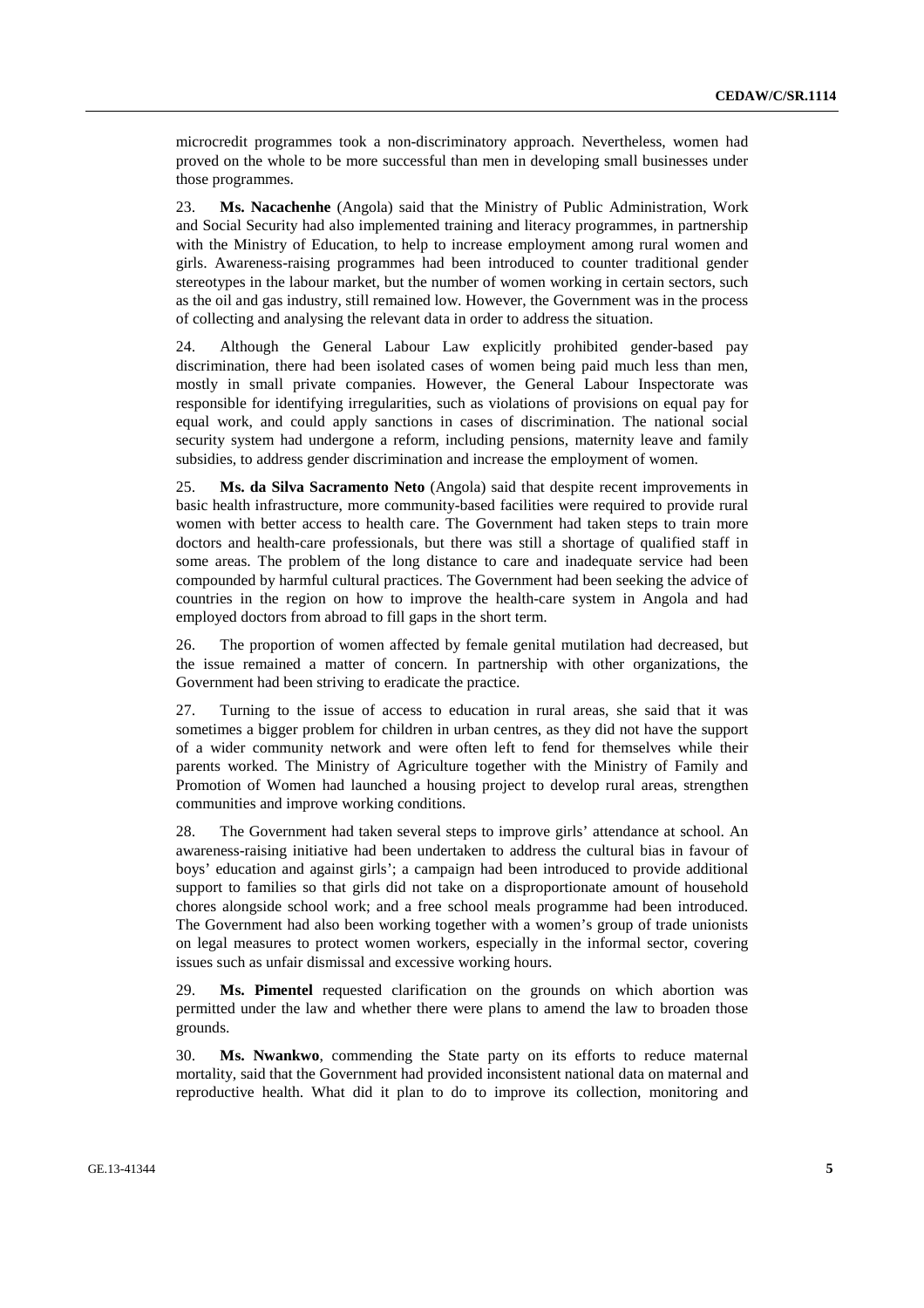evaluation of such data? She asked how Government spending on the health sector compared with spending on other sectors, such as defence.

31. **Ms. Patten** asked whether the Government planned to amend legislation that set the maximum age for public administration recruitment at 35 years. Otherwise, what measures had been taken to prevent indirect discrimination against women wishing to take up or resume work in public administration after child-rearing.

32. **Ms. Bailey** asked whether there was any comprehensive strategy in place for keeping girls in school, beyond efforts to raise parental awareness.

33. **Ms. Manuela** (Angola) said that abortion was one of the most controversial issues in contemporary Angola. Although prohibited by the Criminal Code, many women were undergoing the procedure. The Government was reviewing the criminal penalties for abortion, bearing in mind that the Criminal Code was now more than a century old, and any amendments would have to take account of the varying opinions in Angolan society.

34. **Mr. Pimentel da Piedade** (Angola) said that keeping girls in schools was a major concern for the Government. Many programmes had been put in place to increase girls' attendance rate, including school-meal programmes and others. The State had also sought to reverse negative cultural trends and promote the educational rights of girls by incorporating its national gender policy in the school curriculum, beginning in preschool and continuing throughout primary and secondary education.

35. **Ms. Nacachenhe** (Angola) said that the 35-year age limit for public administration recruitment had been set at a time when life expectancy in Angola was only 45 years. The provision was under review now that life expectancy had increased. There was already some flexibility in applying the limit, with emphasis being placed on the skills and experience, rather than age, of candidates.

36. **Ms. da Silva Sacramento Neto** (Angola) explained that public administration recruitment was based on a competitive examination, which was open only to 18 to 35 year olds. The discrepancy in infant mortality statistics was due to a flaw in the data-collection system. Hospital records had to be combined with burial records to compile such statistics, as hospitals kept records only of infants who died in their care.

### *Articles 15 and 16*

37. **Ms. Al-Jehani** asked whether any complaints had been filed or cases prosecuted under the new legislation to combat domestic violence. Did early marriages require the approval of a civil court judge or were they contracted under customary law without such approval? Could the delegation provide statistics relating to early marriage and the rate of divorce in such marriages? Had the practice been abolished in some regions? Though polygamy was prohibited under the Family Code, the practice continued in certain areas of the country. What rights did women in polygamous marriages and their children have? Were measures being taken to put an end to the practice of purchasing brides known as *alambamento*? She asked how women's inheritance rights under customary and civil law differed, particularly with regard to land. Was legal assistance available to widows seeking clarification of their rights?

38. **Ms. Manuela** (Angola) said that since the adoption of the law on domestic violence, there had been an ongoing need to raise awareness of the collective responsibility for preventing and dealing with such violence, as it was traditionally considered a family affair. Third parties were, however, increasingly reporting cases of domestic violence. The Ministry of Family and Women Promotion was working with the Organization of Angolan Women to provide legal advice to victims of domestic abuse. Reported cases of domestic